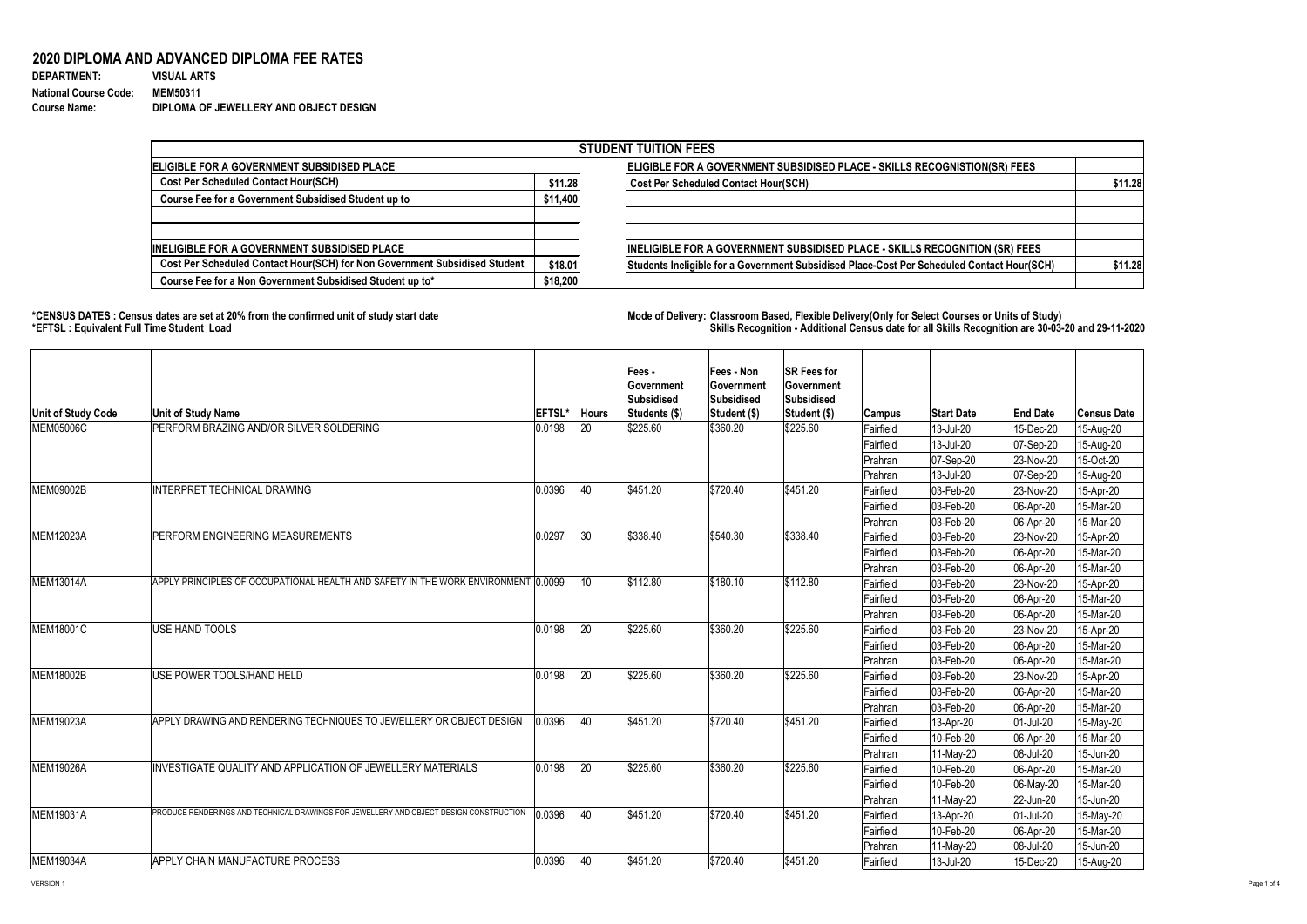| Unit of Study Code | <b>Unit of Study Name</b>                                       | <b>EFTSL*</b> | <b>Hours</b> | <b> Fees -</b><br>∣Government<br> Subsidised<br>Students (\$) | <b>Fees - Non</b><br><b>Government</b><br><b>Subsidised</b><br><b>Student (\$)</b> | <b>SR Fees for</b><br>Government<br>Subsidised<br>Student (\$) | <b>Campus</b>  | <b>Start Date</b>        | <b>End Date</b>        | <b>Census Date</b> |
|--------------------|-----------------------------------------------------------------|---------------|--------------|---------------------------------------------------------------|------------------------------------------------------------------------------------|----------------------------------------------------------------|----------------|--------------------------|------------------------|--------------------|
|                    |                                                                 |               |              |                                                               |                                                                                    |                                                                | Fairfield      | $ 23$ -Mar-20            | 01-Jun-20              | 15-Apr-20          |
|                    |                                                                 |               |              |                                                               |                                                                                    |                                                                | Fairfield      | 16-Mar-20                | 18-May-20              | 15-Apr-20          |
|                    |                                                                 |               |              |                                                               |                                                                                    |                                                                | <b>Prahran</b> | $ 24 - \text{Feb} - 20 $ | 27-Apr-20              | 15-Mar-20          |
| MSMENV272          | PARTICIAPATE IN ENVIRONMENTALLY SUSTAINABLE WORK PRACTICES      | 0.0297        | 30           | \$338.40                                                      | \$540.30                                                                           | \$338.40                                                       | Fairfield      | $ 03 - Feb - 20 $        | 23-Nov-20              | 15-Apr-20          |
|                    |                                                                 |               |              |                                                               |                                                                                    |                                                                | Fairfield      | 03-Feb-20                | 06-Apr-20              | 15-Mar-20          |
|                    |                                                                 |               |              |                                                               |                                                                                    |                                                                | Fairfield      | $ 13 -$ Jul-20           | 23-Nov-20              | 15-Aug-20          |
|                    |                                                                 |               |              |                                                               |                                                                                    |                                                                | Prahran        | $ 03 - \text{Feb} - 20 $ | 06-Apr-20              | 15-Mar-20          |
|                    |                                                                 |               |              |                                                               |                                                                                    |                                                                | <b>Prahran</b> | 13-Jul-20                | 23-Nov-20              | 15-Aug-20          |
| <b>IMSAENV272B</b> | PARTICIAPATE IN ENVIRONMENTALLY SUSTAINABLE WORK PRACTICES      | 0.0297        | 30           | \$338.40                                                      | \$540.30                                                                           | \$338.40                                                       | Fairfield      | $ 03 - \text{Feb} - 20 $ | 23-Nov-20              | 15-Apr-20          |
|                    |                                                                 |               |              |                                                               |                                                                                    |                                                                | Fairfield      | $ 03 - \text{Feb} - 20 $ | 06-Apr-20              | 15-Mar-20          |
|                    |                                                                 |               |              |                                                               |                                                                                    |                                                                | Fairfield      | 13-Jul-20                | 23-Nov-20              | 15-Aug-20          |
|                    |                                                                 |               |              |                                                               |                                                                                    |                                                                | Prahran        | $ 03 - Feb - 20 $        | 06-Apr-20              | 15-Mar-20          |
|                    |                                                                 |               |              |                                                               |                                                                                    |                                                                | <b>Prahran</b> | 13-Jul-20                | 23-Nov-20              | 15-Aug-20          |
| MEM18003C          | USE TOOLS FOR PRECISION WORK                                    | 0.0396        | 40           | \$451.20                                                      | \$720.40                                                                           | \$451.20                                                       | Fairfield      | 08-Jun-20                | 07-Dec-20              | 15-Jul-20          |
|                    |                                                                 |               |              |                                                               |                                                                                    |                                                                | Fairfield      | 14-Apr-20                | 29-Jun-20              | 15-May-20          |
|                    |                                                                 |               |              |                                                               |                                                                                    |                                                                | <b>Prahran</b> | 02-Mar-20                | 01-Jul-20              | 15-Apr-20          |
| <b>CUAPPR501</b>   | REALISE A BODY OF CREATIVE WORK                                 | 0.0792        | 80           | \$902.40                                                      | \$1,440.80                                                                         | \$902.40                                                       | Fairfield      | 13-Jul-20                | 26-Oct-20              | 15-Aug-20          |
|                    |                                                                 |               |              |                                                               |                                                                                    |                                                                | Fairfield      | 14-Sep-20                | 07-Dec-20              | 15-Oct-20          |
|                    |                                                                 |               |              |                                                               |                                                                                    |                                                                | Fairfield      | 05-Oct-20                | 01-Dec-20              | 15-Nov-20          |
|                    |                                                                 |               |              |                                                               |                                                                                    |                                                                | <b>Prahran</b> | $ 07-Sep-20$             | 30-Nov-20              | 15-Oct-20          |
| <b>CUVPRP501A</b>  | REALISE A BODY OF CREATIVE WORK                                 | 0.0792        | 80           | \$902.40                                                      | \$1,440.80                                                                         | \$902.40                                                       | Fairfield      | 13-Jul-20                | 26-Oct-20              | 15-Aug-20          |
|                    |                                                                 |               |              |                                                               |                                                                                    |                                                                | Fairfield      | 14-Sep-20                | 07-Dec-20              | 15-Oct-20          |
|                    |                                                                 |               |              |                                                               |                                                                                    |                                                                | Fairfield      | 05-Oct-20                | 01-Dec-20              | 15-Nov-20          |
|                    |                                                                 |               |              |                                                               |                                                                                    |                                                                | <b>Prahran</b> | 07-Sep-20                | 30-Nov-20              | 15-Oct-20          |
| MEM19029A          | PRODUCE A PROFESSIONAL JEWELLERY DESIGN AND 3D OBJECT PORTFOLIO | 0.0594        | 60           | \$676.80                                                      | \$1,080.60                                                                         | \$676.80                                                       | Fairfield      | 20-Jul-20                | $ 21-Sep-20 $          | 15-Aug-20          |
|                    |                                                                 |               |              |                                                               |                                                                                    |                                                                | Fairfield      | 15-Jun-20                | $ 31 - Aug-20 $        | 15-Jul-20          |
|                    |                                                                 |               |              |                                                               |                                                                                    |                                                                | <b>Prahran</b> | 15-Jun-20                | 07-Sep-20              | 15-Jul-20          |
| <b>MEM19012B</b>   | PRODUCE JEWELLERY WAX MODEL                                     | 0.0396        | 40           | \$451.20                                                      | \$720.40                                                                           | \$451.20                                                       | Fairfield      | $ 03 - \text{Feb} - 20 $ | 30-Mar-20              | 15-Mar-20          |
|                    |                                                                 |               |              |                                                               |                                                                                    |                                                                | Fairfield      | $ 25$ -May-20            | 29-Jun-20              | 15-Jun-20          |
|                    |                                                                 |               |              |                                                               |                                                                                    |                                                                | Fairfield      | $ 05$ -Oct-20            | 16-Nov-20              | 15-Oct-20          |
|                    |                                                                 |               |              |                                                               |                                                                                    |                                                                | <b>Prahran</b> | $ 27 -$ Jul-20           | $ 21 - \text{Sep-}20 $ | 15-Aug-20          |
| ICUAPPR503         | PRESENT A BODY OF OWN CREATIVE WORK                             | 0.0594        | 60           | \$676.80                                                      | \$1,080.60                                                                         | \$676.80                                                       | Fairfield      | 13-Jul-20                | 26-Oct-20              | 15-Aug-20          |
|                    |                                                                 |               |              |                                                               |                                                                                    |                                                                | Fairfield      | 14-Sep-20                | 07-Dec-20              | 15-Oct-20          |
|                    |                                                                 |               |              |                                                               |                                                                                    |                                                                | Fairfield      | 05-Oct-20                | 01-Dec-20              | 15-Nov-20          |
| <b>CUVPRP503A</b>  | PRESENT A BODY OF OWN CREATIVE WORK                             | 0.0594        | 60           | \$676.80                                                      | \$1,080.60                                                                         | \$676.80                                                       | Fairfield      | 13-Jul-20                | 26-Oct-20              | 15-Aug-20          |
|                    |                                                                 |               |              |                                                               |                                                                                    |                                                                | Fairfield      | 14-Sep-20                | 07-Dec-20              | 15-Oct-20          |
|                    |                                                                 |               |              |                                                               |                                                                                    |                                                                | Fairfield      | 05-Oct-20                | 01-Dec-20              | 15-Nov-20          |
| <b>MEM19037A</b>   | PLAN AND IMPLEMENT CHENIER FABRICATION PROCESS                  | 0.0198        | 20           | \$225.60                                                      | \$360.20                                                                           | \$225.60                                                       | Fairfield      | 13-Jul-20                | 15-Dec-20              | 15-Aug-20          |
|                    |                                                                 |               |              |                                                               |                                                                                    |                                                                | Fairfield      | $ 23$ -Mar-20            | 01-Jun-20              | 15-Apr-20          |
|                    |                                                                 |               |              |                                                               |                                                                                    |                                                                | Fairfield      | 16-Mar-20                | $ 18-May-20 $          | 15-Apr-20          |
|                    |                                                                 |               |              |                                                               |                                                                                    |                                                                | <b>Prahran</b> | $ 24 - \text{Feb} - 20 $ | $ 27 - Apr - 20 $      | 15-Mar-20          |
| MEM13004B          | WORK SAFELY WITH MOLTEN METALS/GLASS                            | 0.0198        | 20           | \$225.60                                                      | \$360.20                                                                           | \$225.60                                                       | Fairfield      | 12-May-20                | 17-Aug-20              | 15-Jun-20          |
|                    |                                                                 |               |              |                                                               |                                                                                    |                                                                | Fairfield      | 14-Apr-20                | 29-Jun-20              | 15-Jun-20          |
|                    |                                                                 |               |              |                                                               |                                                                                    |                                                                | <b>Prahran</b> | 20-Jul-20                | 19-Oct-20              | 15-Aug-20          |
| MEM08010B          | MANUALLY FINISH/POLISH MATERIALS                                | 0.0594        | 60           | \$676.80                                                      | \$1,080.60                                                                         | \$676.80                                                       | Fairfield      | 13-Jul-20                | 15-Dec-20              | 15-Aug-20          |
|                    |                                                                 |               |              |                                                               |                                                                                    |                                                                | Fairfield      | 13-Jul-20                | 07-Sep-20              | 15-Aug-20          |
|                    |                                                                 |               |              |                                                               |                                                                                    |                                                                | Prahran        | 07-Sep-20                | 23-Nov-20              | 15-Oct-20          |
|                    |                                                                 |               |              |                                                               |                                                                                    |                                                                | <b>Prahran</b> | $ 13 -$ Jul-20           | 07-Sep-20              | 15-Aug-20          |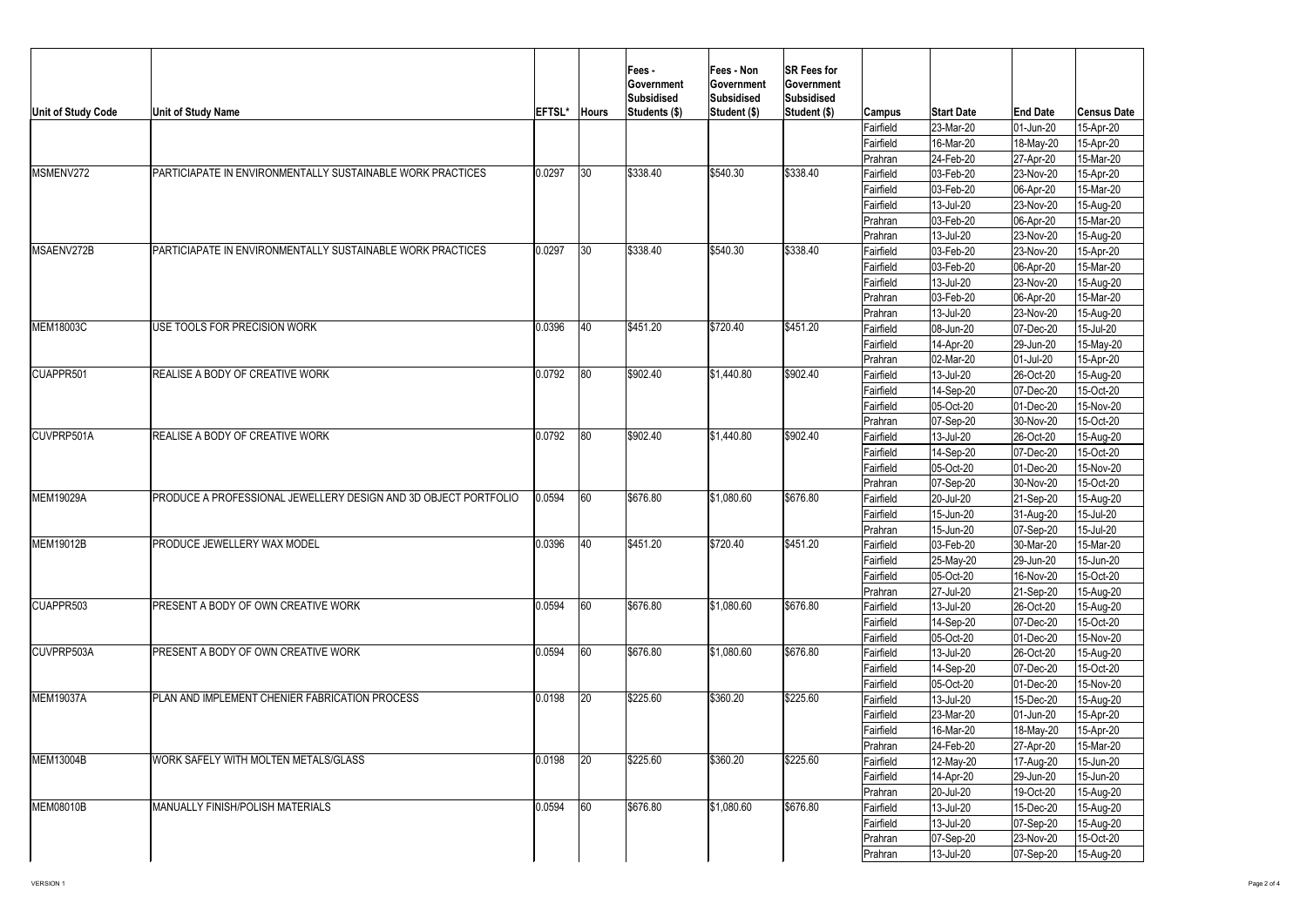|                           |                                                              |               |              | Fees -<br><b>Sovernment</b><br><b>Subsidised</b> | <b>Fees - Non</b><br><b>Government</b><br><b>Subsidised</b> | <b>SR Fees for</b><br><b>Government</b><br>Subsidised |               |                          |                        |                    |
|---------------------------|--------------------------------------------------------------|---------------|--------------|--------------------------------------------------|-------------------------------------------------------------|-------------------------------------------------------|---------------|--------------------------|------------------------|--------------------|
| <b>Unit of Study Code</b> | <b>Unit of Study Name</b>                                    | <b>EFTSL*</b> | <b>Hours</b> | Students (\$)                                    | Student (\$)                                                | Student (\$)                                          | <b>Campus</b> | <b>Start Date</b>        | <b>End Date</b>        | <b>Census Date</b> |
| BSBDES402                 | <b>INTERPRET AND RESPOND TO A DESIGN BRIEF</b>               | 0.0198        | 20           | \$225.60                                         | \$360.20                                                    | \$225.60                                              | Fairfield     | 20-Jul-20                | $ 21-Sep-20 $          | 15-Aug-20          |
|                           |                                                              |               |              |                                                  |                                                             |                                                       | Fairfield     | 15-Jun-20                | 31-Aug-20              | 15-Jul-20          |
|                           |                                                              |               |              |                                                  |                                                             |                                                       | Prahran       | 15-Jun-20                | $ 07 - \text{Sep-}20 $ | 15-Jul-20          |
| <b>BSBDES402A</b>         | <b>INTERPRET AND RESPOND TO A DESIGN BRIEF</b>               | 0.0198        | 20           | \$225.60                                         | \$360.20                                                    | \$225.60                                              | Fairfield     | 20-Jul-20                | $ 21-Sep-20 $          | 15-Aug-20          |
|                           |                                                              |               |              |                                                  |                                                             |                                                       | Fairfield     | 15-Jun-20                | 31-Aug-20              | 15-Jul-20          |
|                           |                                                              |               |              |                                                  |                                                             |                                                       | Prahran       | 15-Jun-20                | $ 07-Sep-20 $          | 15-Jul-20          |
| MEM13003B                 | WORK SAFELY WITH INDUSTRIAL CHEMICALS AND MATERIALS          | 0.0198        | 20           | \$225.60                                         | \$360.20                                                    | \$225.60                                              | Fairfield     | $ 12$ -May-20            | 17-Aug-20              | 15-Jun-20          |
|                           |                                                              |               |              |                                                  |                                                             |                                                       | Fairfield     | $ 14 - Apr-20 $          | 29-Jun-20              | 15-May-20          |
|                           |                                                              |               |              |                                                  |                                                             |                                                       | Prahran       | 20-Jul-20                | 19-Oct-20              | 15-Aug-20          |
| MEM19032A                 | DESIGN AND IMPLEMENT MECHANISMS IN JEWELLERY ITEMS           | 0.0594        | 60           | \$676.80                                         | \$1,080.60                                                  | \$676.80                                              | Fairfield     | 08-Jun-20                | 07-Dec-20              | 15-Aug-20          |
|                           |                                                              |               |              |                                                  |                                                             |                                                       | Fairfield     | $14-Apr-20$              | 29-Jun-20              | 15-May-20          |
|                           |                                                              |               |              |                                                  |                                                             |                                                       | Prahran       | 02-Mar-20                | 01-Jul-20              | 15-Apr-20          |
| MEM19033A                 | <b>CREATE SILVERSMITHING OBJECTS</b>                         | 0.0594        | 60           | \$676.80                                         | \$1,080.60                                                  | \$676.80                                              | Fairfield     | $ 03 - Feb - 20 $        | 22-Jun-20              | 15-Mar-20          |
|                           |                                                              |               |              |                                                  |                                                             |                                                       | Fairfield     | 05-Oct-20                | 30-Nov-20              | 15-Nov-20          |
|                           |                                                              |               |              |                                                  |                                                             |                                                       | Fairfield     | 13-Jul-20                | 07-Sep-20              | 15-Aug-20          |
|                           |                                                              |               |              |                                                  |                                                             |                                                       | Prahran       | $14-Apr-20$              | 15-Jun-20              | 15-May-20          |
| <b>MEM19024A</b>          | USE CAD TO CREATE AND DISPLAY 3D JEWELLERY AND OBJECT MODELS | 0.0396        | 40           | \$451.20                                         | \$720.40                                                    | \$451.20                                              | Fairfield     | 13-Apr-20                | 08-Jun-20              | 15-May-20          |
|                           |                                                              |               |              |                                                  |                                                             |                                                       | Fairfield     | 05-Oct-20                | 15-Dec-20              | 15-Nov-20          |
|                           |                                                              |               |              |                                                  |                                                             |                                                       | Prahran       | 13-Jul-20                | $ 21-Sep-20 $          | 15-Aug-20          |
| <b>CUARES503</b>          | ANALYSE CULTURAL HISTORY AND THEORY.                         | 0.0693        | 70           | \$789.60                                         | \$1,260.70                                                  | \$789.60                                              | Fairfield     | 13-Jul-20                | 31-Aug-20              | 15-Aug-20          |
|                           |                                                              |               |              |                                                  |                                                             |                                                       | Fairfield     | $ 31 -$ Jul-20           | 07-Dec-20              | 15-Aug-20          |
|                           |                                                              |               |              |                                                  |                                                             |                                                       | Prahran       | $ 28 - Apr-20 $          | 01-Jul-20              | 15-May-20          |
| <b>CUVRES502A</b>         | ANALYSE CULTURAL HISTORY AND THEORY.                         | 0.0693        | 70           | \$789.60                                         | \$1,260.70                                                  | \$789.60                                              | Fairfield     | 13-Jul-20                | 31-Aug-20              | 15-Aug-20          |
|                           |                                                              |               |              |                                                  |                                                             |                                                       | Fairfield     | $ 31 -$ Jul-20           | 07-Dec-20              | 15-Aug-20          |
|                           |                                                              |               |              |                                                  |                                                             |                                                       | Prahran       | $ 28 - Apr-20 $          | 01-Jul-20              | 15-May-20          |
| BSBSMB404                 | UNDERTAKE SMALL BUSINESS PLANNING                            | 0.0495        |              | \$564.00                                         | \$900.50                                                    | \$564.00                                              | Fairfield     | $ 08 - Jun - 20 $        | 19-Oct-20              | 15-Jul-20          |
|                           |                                                              |               |              |                                                  |                                                             |                                                       | Fairfield     | $ 14 - \text{Sep-}20 $   | 07-Dec-20              | 15-Oct-20          |
|                           |                                                              |               |              |                                                  |                                                             |                                                       | Prahran       | $ 05$ -Oct-20            | 30-Nov-20              | 15-Nov-20          |
| <b>IBSBSMB404A</b>        | UNDERTAKE SMALL BUSINESS PLANNING                            | 0.0495        | 50           | \$564.00                                         | \$900.50                                                    | \$564.00                                              | Fairfield     | $ 08 - Jun - 20 $        | 19-Oct-20              | 15-Jul-20          |
|                           |                                                              |               |              |                                                  |                                                             |                                                       | Fairfield     | 14-Sep-20                | 07-Dec-20              | 15-Oct-20          |
|                           |                                                              |               |              |                                                  |                                                             |                                                       | Prahran       | $ 05$ -Oct-20            | 30-Nov-20              | 15-Nov-20          |
| BSBSMB406                 | <b>MANAGE SMALL BUSINESS FINANCES</b>                        | 0.0594        | 60           | \$676.80                                         | \$1,080.60                                                  | \$676.80                                              | Fairfield     | $ 24 - \text{Feb} - 20 $ | $ 25-May-20 $          | 15-Mar-20          |